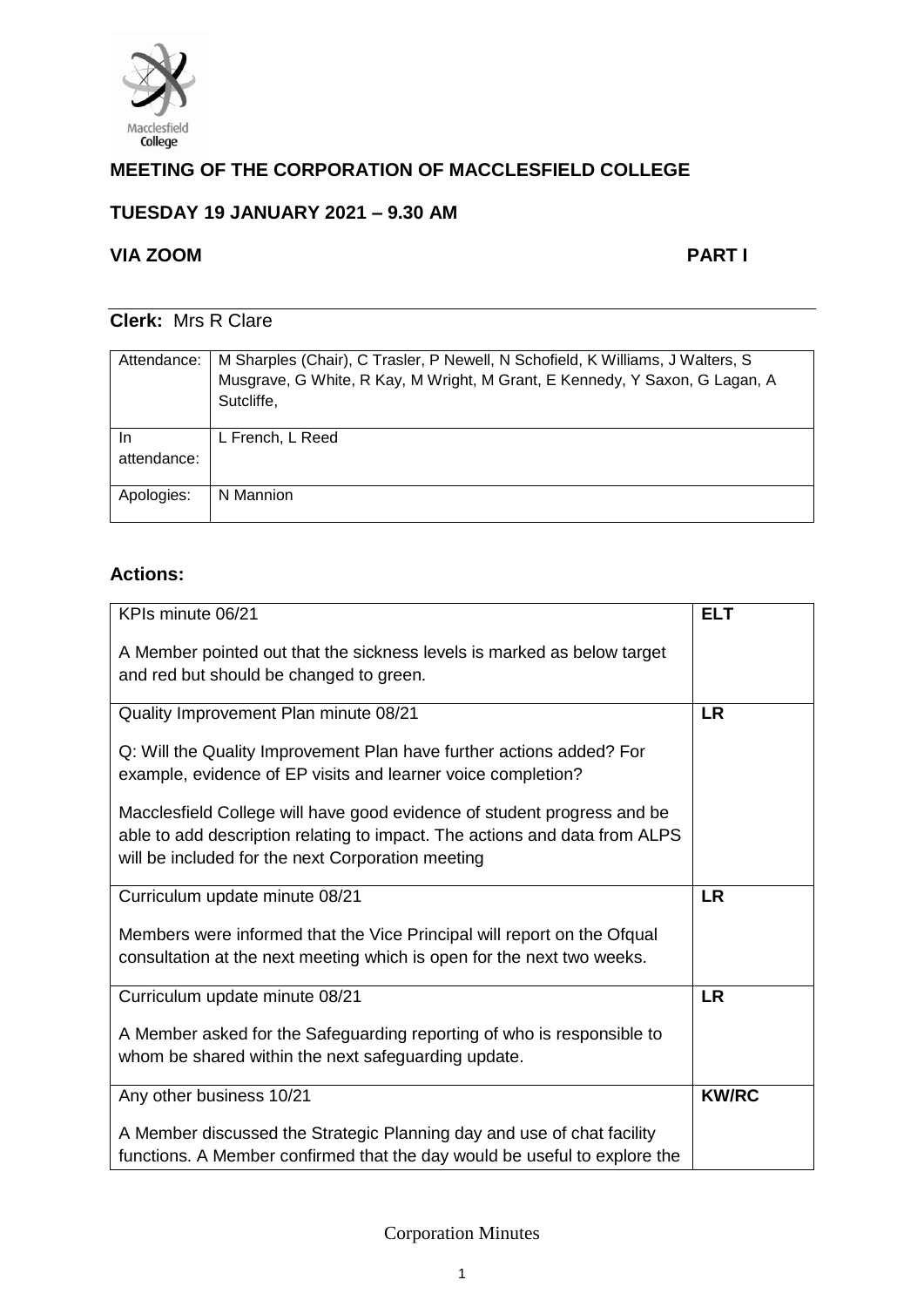## **MINUTES**

## **Item Title**

## 01/21 **Welcome and Apologies for Absence**

The Chair welcomed Members to the meeting. An apology for absence was received for N Mannion who was engaged with business.

## ➢**To ratify the appointment of two new Members of the Corporation**

The Chair of the Corporation confirmed the appointment of G Lagan and Y Saxon as new Members of the Corporation following the Search and Governance Committee recommendation in December 2020. Both Members were welcomed to their first meeting. G Lagan explained that she had a career in education with school and college experience including being a governor. Y Saxon explained that she has HR expertise and also has experience of being a parent governor. The Corporation very much welcomed on board their expertise.

The Chair of the Corporation informed Members that M Bansal had resigned from the Corporation due to ongoing commitments with his company, particularly during the current climate. The Director of Governance had received a very appreciative letter, thankful for the opportunity which he had really enjoyed and offered to support the College in the future.

#### 02/21 **Declaration of Members' Interest**

M Sharples declared an interest as his wife works for Cheshire East Council.

#### 03/21 **Minutes and matters arising from the previous minutes**

#### **To confirm and approve the Part 1 Minutes of the meeting held on 8 December 2020 and review the matters arising:**

The minutes of the Part I Corporation meeting held on 8 December 2020 were approved as an accurate record.

## 04/21 **Matters arising**

The Chair of the Corporation reviewed the matters arising from the previous meeting:

41/20 Curriculum and Quality: English and math's update The figures will be shared at the next meeting but LR reported that the uptake of parents is higher in particular groups.

(Number of parents using the app – figures to be shared at this meeting).

41/20 Curriculum and Quality: College Improvement Plan LR explained that this was currently being updated and would be shared at the next meeting. (Quality Improvement Plan to be shared at this meeting).

## 05/21 **The Macclesfield Academy**

A Sutcliffe explained that R Hedge was unable to attend the meeting due to his commitments at The Macclesfield Academy. R Hedge had provided a report and A Sutcliffe confirmed the main points of that report.

- It was confirmed that safety and well-being remain a priority
- Staff morale is currently high
- 4 Members of staff had contracted Coronavirus but had fully recovered
- Members of staff were carrying out well-being calls to students
- There had been an increase in fixed term exclusions, this was linked to the lockdown and the increase in rules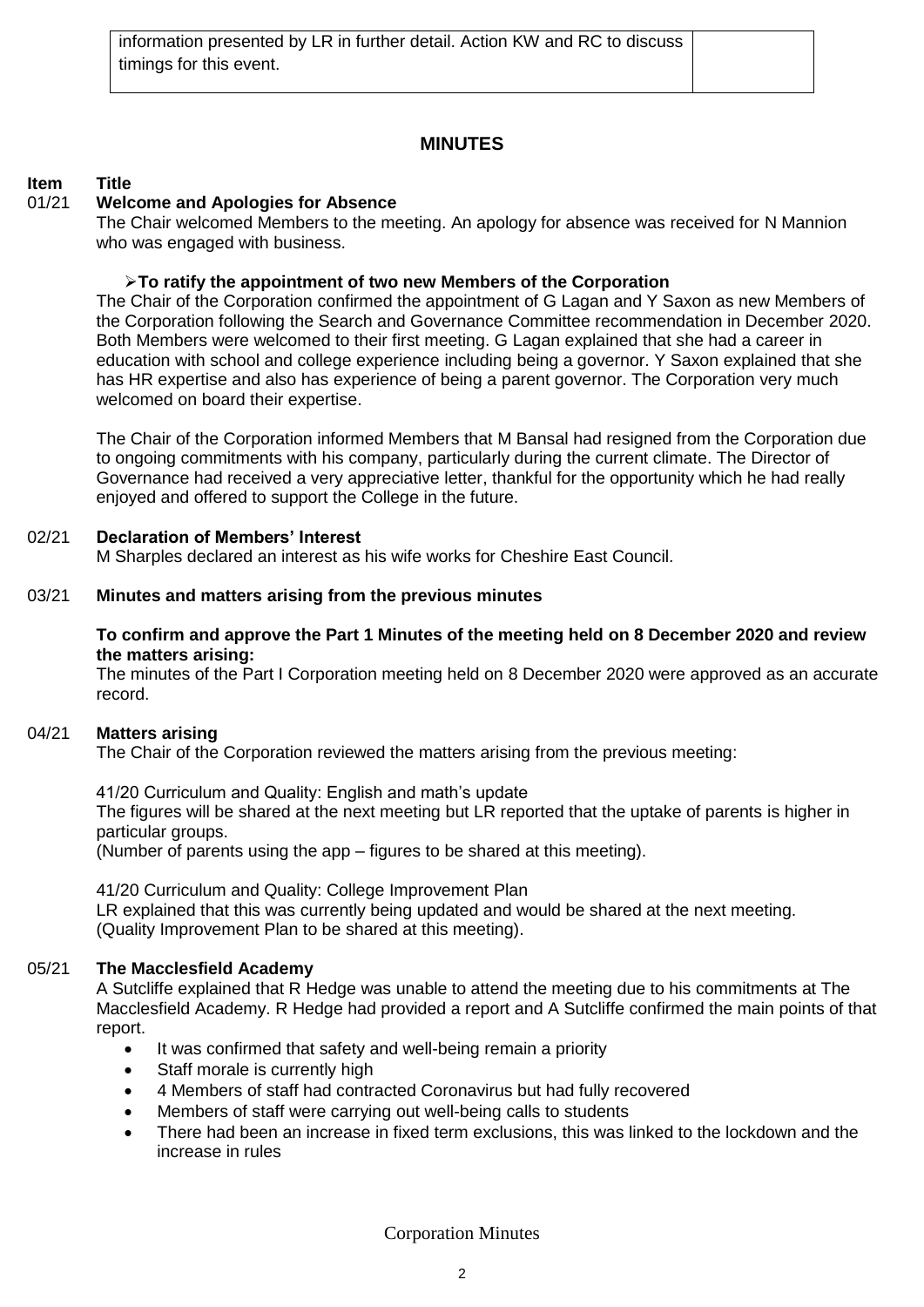- Students were being offered more support through a trained counsellor
- Progress has been made in English and mathematics
- The Academy continue to look to strengthen their core curriculum
- Students are being provided with 'real' time lessons at a distance and this is based around the normal school day
- A tutoring programme has been launched
- Students in school engage with the tutoring programme where possible
- There are currently 60 key worker students
- The Academy continue to concentrate on the post Ofsted action plan and curriculum restructure which is being developed

The Chair thanked AS for the update and confirmed that there would be a Part II agenda item relating to The Macclesfield Academy.

#### 06/21 **KPI document 2020/21**

The KPI document for 2020/21 was received in advance of the meeting.

Members reviewed the key performance indicators for 2020/21.

- The KPIs for 2020/21 were presented by ELT with a number of key points highlighted:
	- As at 31 December 2020, the college recorded 1,105 learners enrolled against the allocation of 1,035.
	- The 16-18 Apprenticeship funding financial forecast was updated in November 2020 mid-year review and is forecast to achieve 814K for the year. The year to date income with factors applied for the year is £870K and is showing a positive position.
	- The Adult Apprenticeship funding financial forecast was adjusted in November 2020 mid-year review and is forecast to achieve £639K for the year. The year to date income with factors applied for the year is £680K.
	- The college forecast for AEB is £566K with Income earned to date of £359K with £202K planned for delivery. This area will be monitored throughout the lockdown for income and numbers as it will be a funding stream that is impacted.
	- The target numbers for HE remain low at 46 enrolments received for 2020/21 compared with a target number of 65.
	- The Adult Education financial forecast for 2020/21 was updated in November 2020 in the midyear review and is currently forecast at £210K for the year. The year to date income shows £138K income earned for the year so far with further enrolments expected up to Easter. This area of income is under careful review and may need to be revised in the Full Year Forecast in light of lockdown and the impact this may have on future income.
	- The total fee collection is forecast to achieve 645K and currently has achieved £514K year to date for the year. The shortfall is linked to HE and FE Loans and will need to be reviewed if further expected planned enrolments do not occur.

## **Q: Will the target numbers for HE increase?**

It is unlikely that this will increase because of the third lockdown.

#### **Q: Will members of staff in that area be redeployed?**

It was confirmed that all members of staff are fully deployed and staff utilisation is strong.

# **Q: The College has performed well in achieving the target for 16-18 numbers, there was an**

**internal target set of 1167. What is the likelihood of achieving this number?**  There will be no more starts now and the number is settled at 1085.

#### **Q: There is an additional £202K forecast for the AEB throughout the academic year, when will we know if this is going to be achieved?**

It was reported that we will know if this is going to be achieved in January.

The Vice Principal Finance and Resources explained that there is a certain amount of lobbying to lower the threshold for AEB, but there is a reluctance to lower the threshold too early in order for colleges to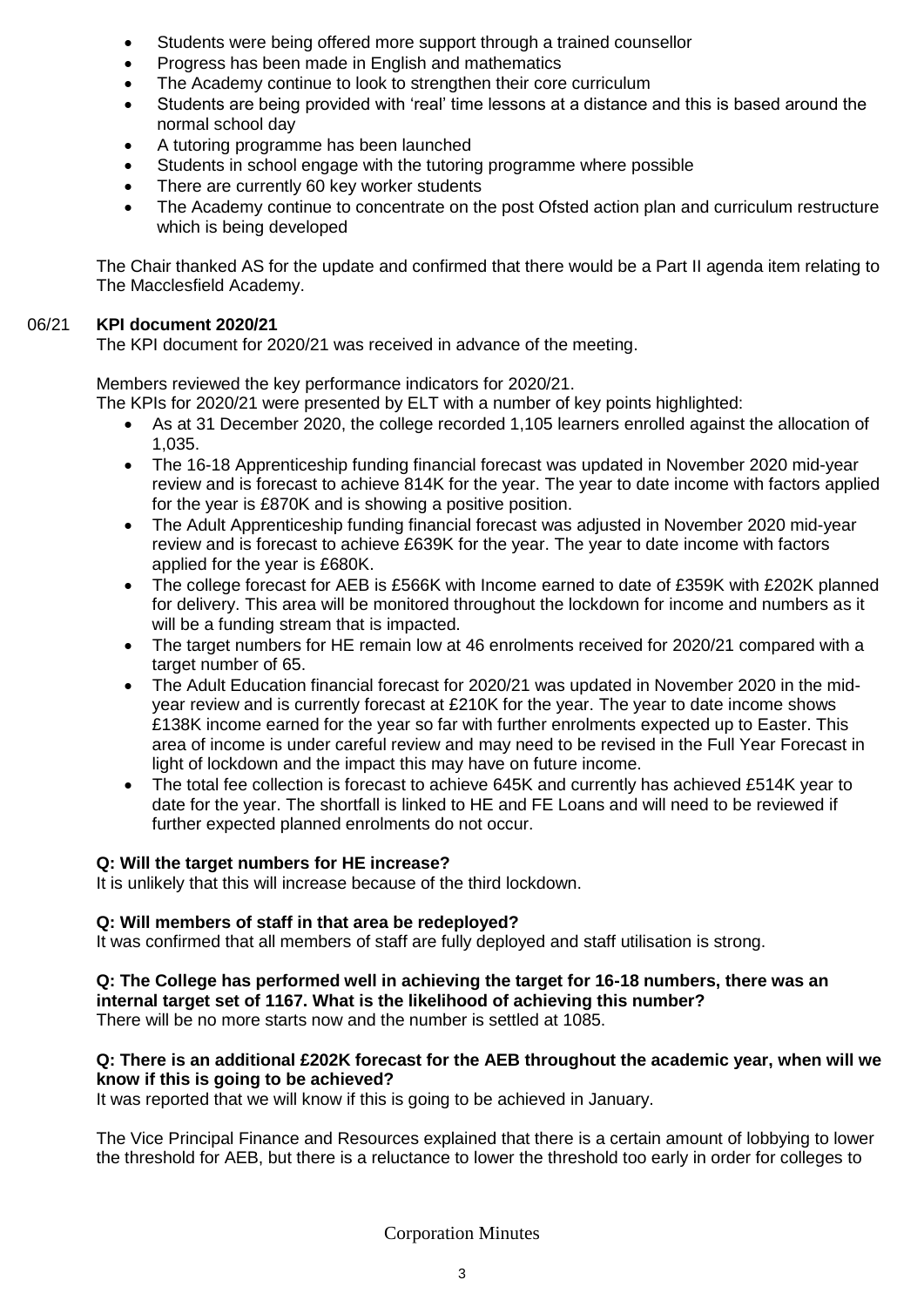work towards achieving this budget line. It is likely that there will be a claw back but this won't be known until April. The Principal confirmed that the claw back last academic year was 68% but Macclesfield College was above this threshold.

### **Q: Are Apprenticeship numbers likely to increase from employers?**

The Principal explained that this was mixed, the Hair and Beauty apprentices are currently having a break in learning due to the impact of Covid-19 and members of staff have been furloughed. The impact of lockdown 3 has not been fully realised yet. The College has profiled for an increase in apprenticeships in February but this will be known in the coming weeks. The College will be impacted by the number of apprenticeships being furloughed or made redundant. The College will continue its engagement strategy to support this area.

The Vice Principal presented the KPIs for Teaching and Learning and highlighted the following points:

It was reported that the College has moved to formal, announced and graded observations of teaching, learning and assessment. The plan scheduled all observations to be completed by February half term and were subject to a priority listing based on previous grading and/ or curriculum performance that could be reviewed if other risk factors arose. Unlike previous years where a small observation team undertook all observations, CBLs were expected to make judgements of the quality of teaching, learning and assessment within their own areas of responsibility and had received full training, but the move into consultation for the CBLs had impacted upon the schedule. It was reported that 74 Learning Walks had been undertaken and 20 formal graded observations. 95% of sessions observed were judged to be good or better.

#### **Q: Out of the completed lesson observations, how many were priority areas?**

All 20 members of staff were a priority and 'at risk' and grading has improved. It was explained that underperformance was managed last year and continued to be rolled out during the lockdown with various online CPD sessions. A Member congratulated the College on the improvement in this area.

- Retention 'all', '16-18' and 'HE' were above target. The current best outcome achievement rate is 77.1% for apprenticeships, but will decline as the year progresses due to the break in learning.
- 16-18 attendance rate is currently 87.3% which is a 0.9% increase on the same point last year but 4.2% below the college target. Adult attendance is 92% which is 0.5% above the college target and 4.5% above the same point last year. Attendance rates for maths and English are currently significantly under the college target; -10.4% for English and -14.5% for maths. The English attendance rate is broadly in line with the same point last year (-0.3%) although attendance rates for maths have declined by 2.5%. This was linked to the changes in assessment outcomes.

#### **Q: Is there a reluctance to study English and maths?**

Work is ongoing to encourage students to be motivated and engage. There was an increased number of students taking the November resit and this resulted in higher outcomes than in the previous year. It was stated that learners in these areas, attended better online than in college. Attendance continues to be tracked and showed that students studying sport courses have lower attendance in maths and English lessons. Health and Social Care attendance in maths and English also remain lower. It was confirmed that 418 parents actively logged in to the new attendance app. The base line assessment means that students are working at a lower grade than what they were awarded when they arrived at college. The College is working with multiple employers to set high attendance as a career aim.

#### **Q: Was there a link between low attendance and parents accessing the app?**

A high number of parents of students on sport courses accessed the app. However, there was a lower number of parents of students accessing the app on Construction and Health and Social Care courses.

#### **Q: Is low attendance linked to certain groups of students?**

It was reported that it is quite often the same students who have peaks and troughs. The progress coaches work hard to support student attendance.

A Member commented on the high number of parents that accessed the app with almost 50% engagement in the new initiative. It was explained that this will be supported with planned ongoing communications with parents.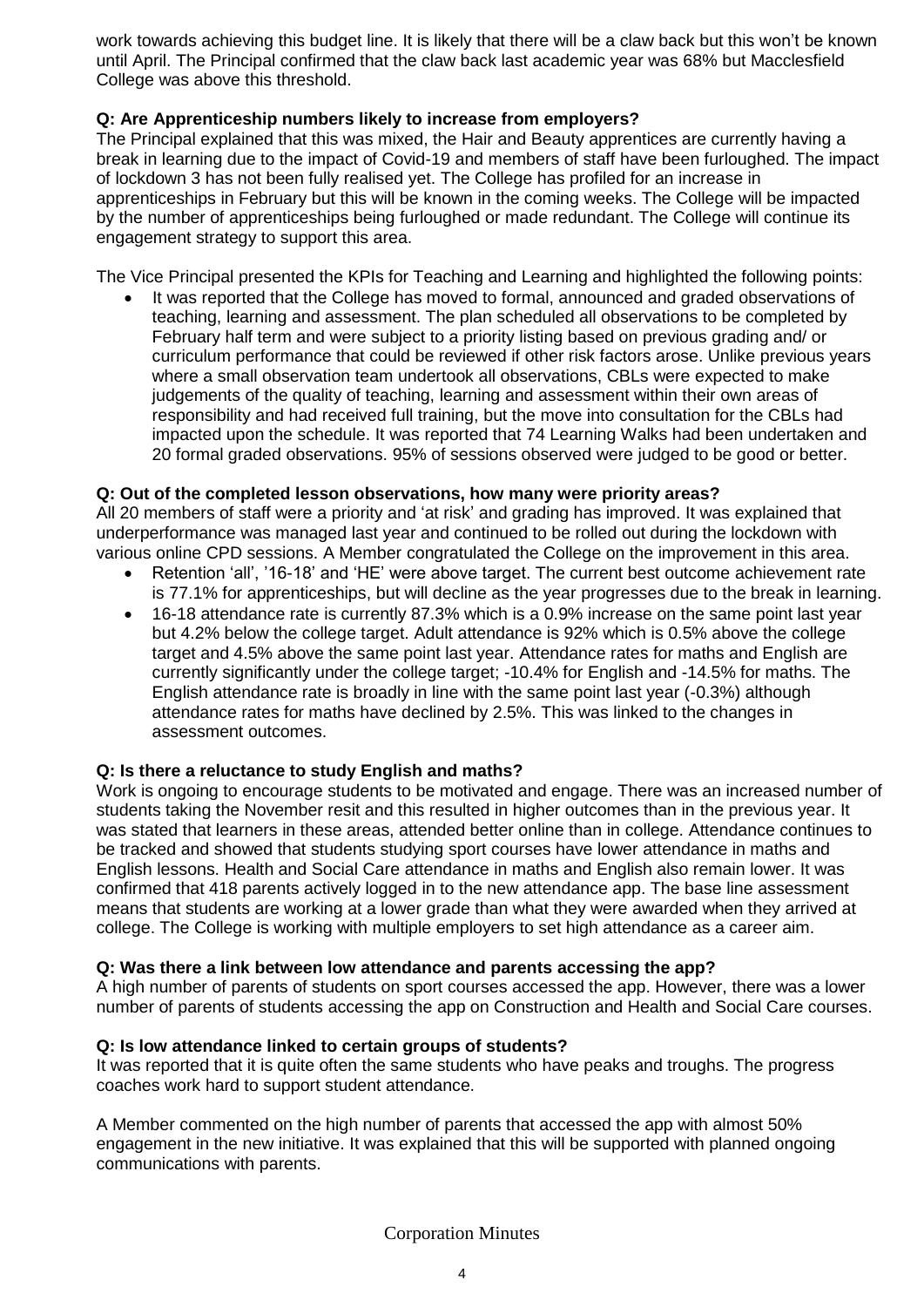## **Q: Is the Government tutorial support being utilised?**

Yes, the 16-18 tutorial funding is being used and the impact on assessment will be reviewed when outcomes are known in June. There will also be a review of the impact of progress coaches across all areas of the curriculum, including English and maths.

- Sickness levels remain under 2% at 1.97% which is lower than the industry average in the educational and public sector. The low absence level is partly informed by staff required to shield, working remotely from home and close management of absence by the College in conjunction with the College's Occupational partners.
- The appraisals completed was at 54% against a target of 100%. This was impacted by Covid-19 and HR are working closely with College Managers to complete appraisals by January 2021.
- Staff utilisation was at 98.8% and noted as strong.

The Vice Principal for Finance and Resources presented the financial KPIs and stated that the College carried out its first mid-year review in November and has a revised deficit for the year of £447K, remaining in 'Good' Financial Health. The Vice Principal Finance and Resources shared the following points:

- The financial profile remains on budget but a further review of certain income streams will be required monthly. As we approach April, a final expected outcome for Governors will be provided. Challenges around the current Covid-19 situation and particularly the current lockdown, may indicate that Adult Education budget and tuition fees in particular may be difficult to achieve and revision to forecasts may be required.
- Pay costs are in line with the forecast with staff costs % Income ratio's favourable to the forecast and currently at 66.42% compared to 69.95% Full Year forecast.
- Cash balances remain good with a balance of £1,403K at the end of December 2020, and in line with cash flow forecasts for the year with 52 Cash days in hand.

#### **A Member pointed out that the sickness levels is marked as below target and red but should be changed to green. ELT action.**

The Director of Governance shared the attendance target of 85% which is green and remains strong.

#### 07/21 **Appendix B**

## **i. receive the College accounts for the period ended November 2020**

The Vice Principal Finance and Resources shared the College accounts for the period ended November 2020. The full year outturn position is forecast to be £447K deficit. The financial health grade remains as 'Good'. The financial KPIs reflect this position and the financial forecast. The current position for Apprenticeships with factors applied is £1.55M compared to £1.45M year forecast. This position is positive. The Vice Principal reported that the College currently has 169 starts compared to planned starts of 192. This will be monitored from February to July and the numbers will be reviewed carefully. It was confirmed that pay costs are in line with the forecast. The restructure program and non-recruitment of vacant posts had resulted in pay costs being within budget. The non-pay was also in line with forecast. The overall expenditure position was favourable at £332K. It was noted that there will be additional costs for Covid-19 testing that will be rolled out in the coming months and the costs managed by the premises budget. The income will be known in due course, but the College may be able to recuperate some of these costs. Both the cash days in hand and the income is showing a positive position as at 31 December 2020. The cash days is currently below where it was expected to be, but this is due to the timing of paying suppliers due to the closure of the College at Christmas and will move in line. The Vice Principal pointed out the section of the report relating to the Bank Covenant with Allied Irish. The revised financial forecast shows that the Bank Covenant will be breached but the Vice Principal will continue to monitor this position.

#### **Q: On Page 3 of the report, the current financial grade is still showing a 'Good' but is close to the border line, is there something that can be done to ensure the College remains in a 'Good' financial position?**

The College is expected to receive additional income relating to high needs. The apprenticeship position is looking good and is forecast to have a positive impact. There will also be savings on pay and non-pay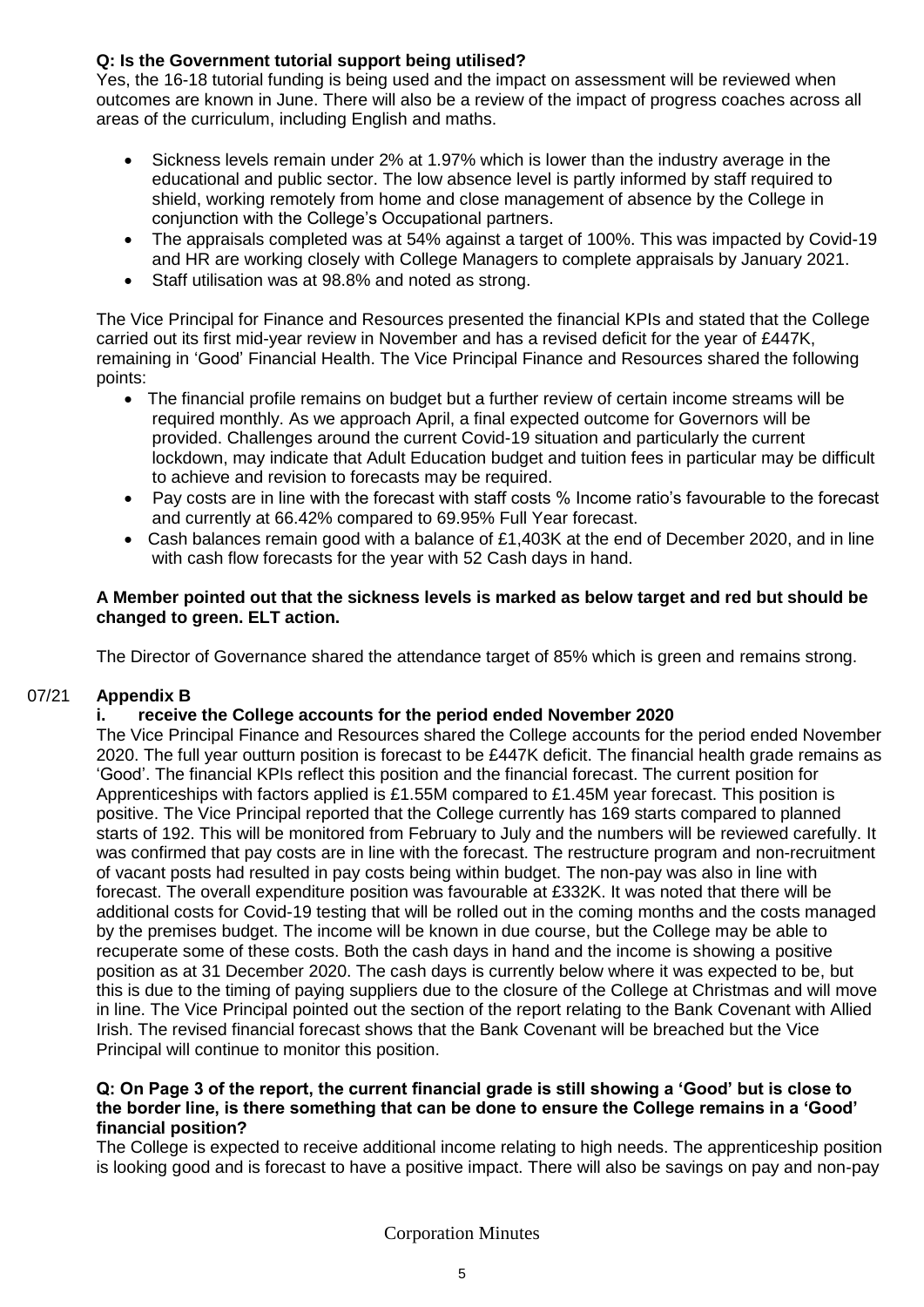costs. The College will continue to monitor vacancies and be careful in recruiting vacant positions. Large amounts of staff have been furloughed and this has not been included in the forecast.

#### **Q: Are you comfortable that the forecast is achievable even if the third lockdown lasts until April?**

The Vice Principal confirmed that the forecast is prudent from April to July. The planned starts have placed the College at a good starting point. The position may be impacted on whether apprenticeships can return to the work place and whether employers take on new apprentices.

### **Q: On page 5 of the report, what is the £138K relating to staff costs?**

This is for the ESFA tuition funding and is a mixture of redeployment and hourly paid staff.

#### ii. **Health and Safety Report**

The Vice Principal Finance and Resources shared the Health and Safety report in advance of the meeting. The Vice Principal reported that the Health and Safety Committee has met once since the last report to Governors. Health and Safety Audits have continued to take place and from the eight audits, nine actions were identified. Members of staff have received Health and Safety training, First Aid training and Health and Safety refresher training. Fire warden training has taken place along with a fire drill. There were 27 minor accidents reported, all minor and no RIDDOR accidents reported in this reporting period.

The Chair of the Corporation thanked the Vice Principal for the new style of report which was informative.

#### iii. **Covid Business update**

The Vice Principal Finance and Resources presented an updated on Covid-19 Business. Since the Corporation last met, the Government announced mass Covid testing followed a day later by a National Lockdown. The Vice Principal explained that the College moved to remote learning from 4 January 2021 and from 6 January 2021 all members of staff were told to work from home. The College is currently open every Monday and Tuesday for members of staff to collect any resources. During these days, payroll and IT updates take place. The estates team continue to operate to ensure onsite safety. The College took the decision to furlough 35 business support staff and a small number of flexi furlough arrangements were approved. The furlough arrangement will continue until 21 February 2021. The Covid testing will commence from 11 January 2021. The testing centre has been set up in Whites. The swab squad from the Local Authority has provided training and will support identification of nonsymptomatic individuals. The lateral flow tests for students will be encouraged twice a week and testing of all members of staff. If a member of staff or student tests positive then they will be told to isolate for 7 days at home. The Chair of the Corporation confirmed that the lateral testing is to support the local community.

#### **Q: Is the College open to vulnerable learners?**

Yes, the College is open to vulnerable learners and any students with key worker parents. All vulnerable parents have been contacted and currently there is fewer than 10 students in College, currently at 6. This is a similar situation to June and consists of 5 EHCP students and 1 key worker student.

#### **Q: Have you had a number of volunteers for testing availability?**

The College had recruited 11 volunteers and they have received training. The numbers that require testing are minimal but will increase when the reopening of educational settings is announced.

## 08/21 **Appendix C**

#### **i. Update on the College QIP**

The Vice Principal Curriculum and Quality presented the College Quality Improvement Plan which was shared in advance of the meeting. The Vice Principal explained that the areas highlighted amber showed progression, but to note that a full review of the Adult Education would be taking place. Members were informed of changes in the delivery model to mitigate against Covid-19 and the risks of a lockdown. There is a focus on staff and student health and well-being. There are a number of restrictions in place for cohort 'bubbles' and to increase learner participation. The Vice Principal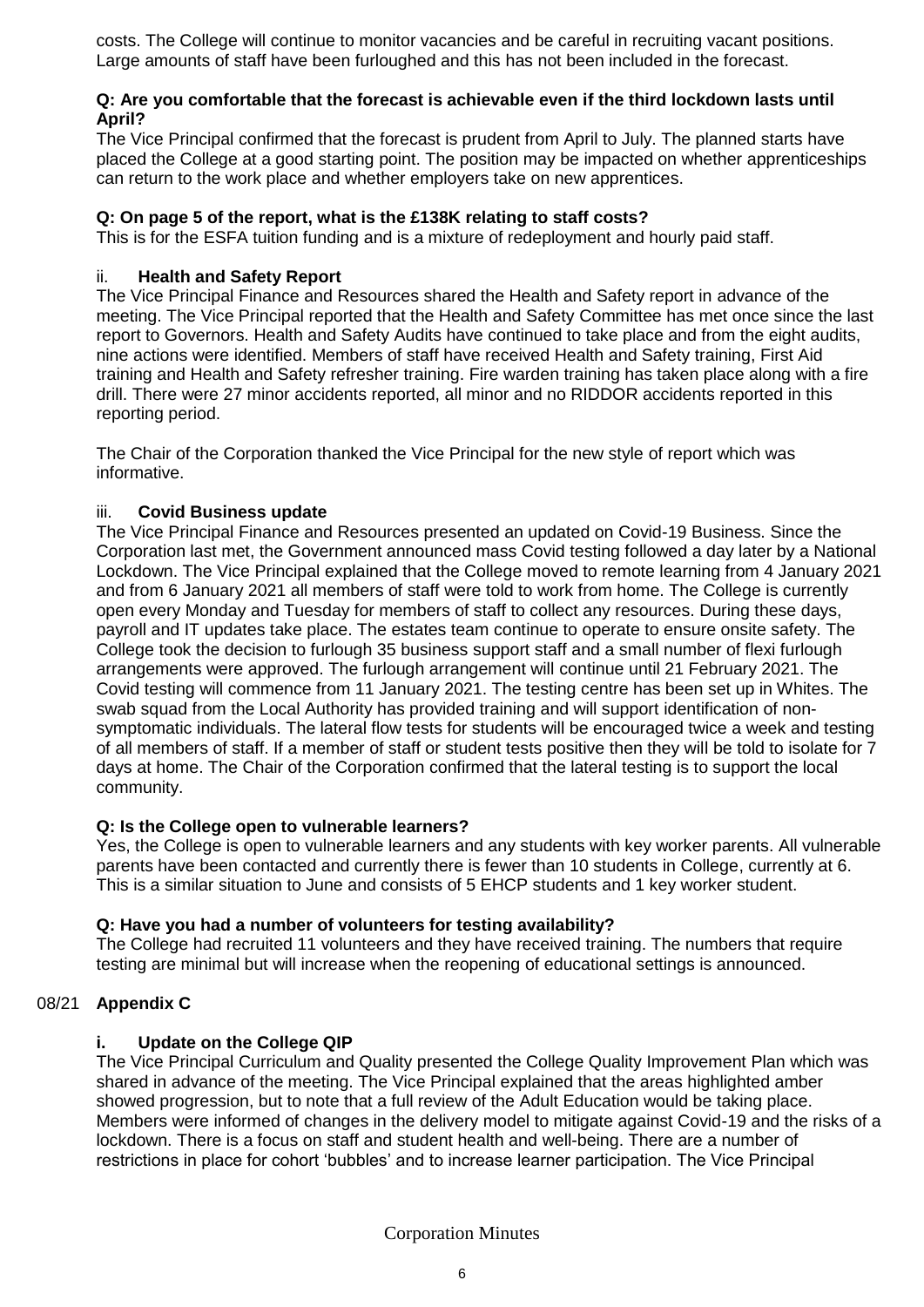reported actions relating to maths and English and students achieving working at grades. The attendance for English and maths is lower, but if it is separated from the core curriculum then the core curriculum attendance is high. However, attendance is lower for vulnerable students and actions are in place to address this. The Vice Principal confirmed an increase in retention and achievement targets. Members were informed that attendance of males had been brought in line and was higher than females. It was explained that Animal Care is a focus curriculum area for the College.

### **Q: Will the Quality Improvement Plan have further actions added? For example, evidence of EP visits and learner voice completion?**

**Macclesfield College will have good evidence of student progress and be able to add description relating to impact. The actions and data from ALPS will be included for the next Corporation meeting.** 

A Member stated that the numbers relating to target setting showed that 886 achieved, 88 not achieved and 1943 to be reviewed. The Vice Principal explained that this did not mean that targets were overdue, but that they were closed in a timely manner. This is being monitored through weekly reports in curriculum areas and was a snapshot in time, due to open targets spread across curriculum areas.

The Vice Principal explained that key changes were the move to formal lesson observations and the appointment of the Student Voice Lead. Members supported that learner voice responses were critical in capturing information relating to students experience online. The Vice Principal explained that one student voice had already been captured relating to student induction and a further one will be captured in January and presented in March. It was explained that smaller and more regular focus groups with a shorter and sharper focus were more effective during lockdown.

#### **Q: On page 4, there is a reference to Curriculum area QIP containing targets at course level towards ALPS score?**

The Vice Principal explained that further information relating to grade profiles will be known once the BTEC submission is completed on 25 January 2021. The Assistant Principals will monitor potential mitigation with relevant awarding bodies, ensuring that curriculum teams focus on holistic grade profiles of learners across programme to determine unit selection. Members were informed that exams will be internally graded and moderated externally. Mocks continue to take place internally.

#### **Q: Were all the BTECS examinations cancelled?**

Yes, the BTECS were cancelled for the safety of staff and students, therefore the exams were not sat. This was the only decision that could be made at the time due to the high number of parental concerns around student safety and protection of staff.

#### **Q: Have all students got access to a laptop?**

Yes, students have been loaned access to a laptop. 70 students were identified as requiring a laptop through curriculum teams, 10 have been supplied this morning and Macclesfield College is addressing the shortfall. Although the DfE will support with this, it will take too long and therefore a decision has been made for Macclesfield College to loan what is needed. In the meantime, students have been provided with paper copies.

#### **Q: Will recruitment be aligned to the new GCSE results day?**

Yes, the sign up of students will be aligned with the GCSE results day,

#### **Q: Have there been any safeguarding issues online?**

No, there has been clear safeguarding training for students and staff.

#### ii. **Update on Curriculum Developments**

The Vice Principal provided a comprehensive presentation on curriculum developments. The key points were the following:

#### **The Academies**

The Academies continue to go from strength to strength. A second partner, Stepping Hill Hospital has been sourced for the Nursing Academy. A new 3-year deal has been secured with Macclesfield Football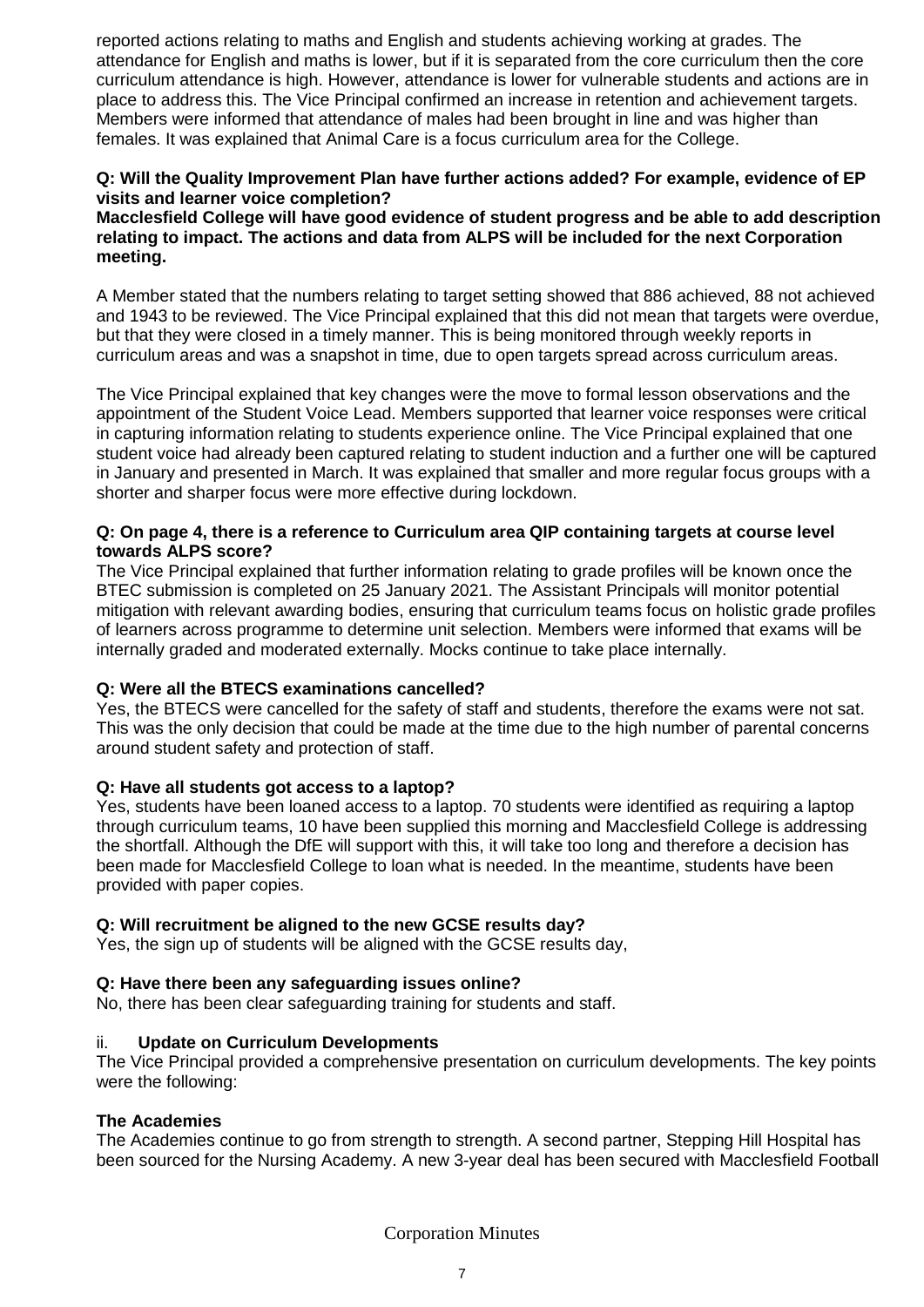Club. The football club has a new owner who is investing in the club, this may create further links with the College in areas such as hospitality which could be launched in September 2022. Following a successful year with Stockport County, the College decided not to renew the contract. It was explained that this was due to Stockport County wishing to increase volume and Macclesfield College having concerns about maintaining quality for larger numbers. This had been a highly successful partnership and was only due to Stockport County's expansion plans. The students who will see out the course will either transfer to a college course or move to another provider with Stockport County. The College is launching a new Golf Academy and have sourced an excellent ambassador. The College will be launching a Cycling Academy in September 2022. The College has a committed sports team and this is an area of growth for the College. A Member stated that a new cycling store is being launched in Macclesfield Town Centre after Easter and will share further details for any shared opportunities in the future.

The College is launching an Engineering Apprenticeship.

#### **T Levels**

The College has been accepted in the third wave to launch T Levels. The classroom and industry placements for T Levels is substantial. The College successfully bid to run the Health & Science Route, offering the Health T Level and the Supporting Healthcare specialism. Within this specialism, the College will offer T Level Routes in Supporting the Adult Nursing Team, Supporting the Midwifery Team, Supporting the Care of Children and Young People. The implementation plan has been submitted to the DfE. An extension of approval is required by February to the ESFA and the College is preparing to be ready to launch the new qualifications. The College will apply for a number of capital bids to support the growth.

#### **IoT**

Macclesfield College has been part of a collaborative bid with the lead HE Provider being Chester University. The flagship Government Programme is for Level 4 and Level 5 learners with local skills in the following areas:

Health, Public Services and Care Science and Maths Agriculture, Horticulture and Animal Care, Engineering and Manufacturing Technologies; Construction, Planning and the Built Environment; Information and Communication Technology; Retail and Commercial Enterprise

The College will find out if it is successful in Spring 2021.

#### **Projects**

The Vice Principal briefed the governors on the current projects that Macclesfield College was engaged with.

The College was successful in the Digital Hub project and this moved at pace. There are 180 students that will be able to benefit from using the new construction equipment that is based in ECAT. This is currently restricted due to Covid-19 but will be utilised by students and used to engage with the community.

The Maths project is to support online blended learning and maths literacy to further enhance maths delivery.

Active Cheshire Wellness Project is aimed at inactive girls and promoting health and well-being.

Two members of staff are engaged with the ETF EdTech Mentor Programme.

The College is engaged with the TTF Project which re-trains people on the job and provides remission time to gain industry experience in the classroom.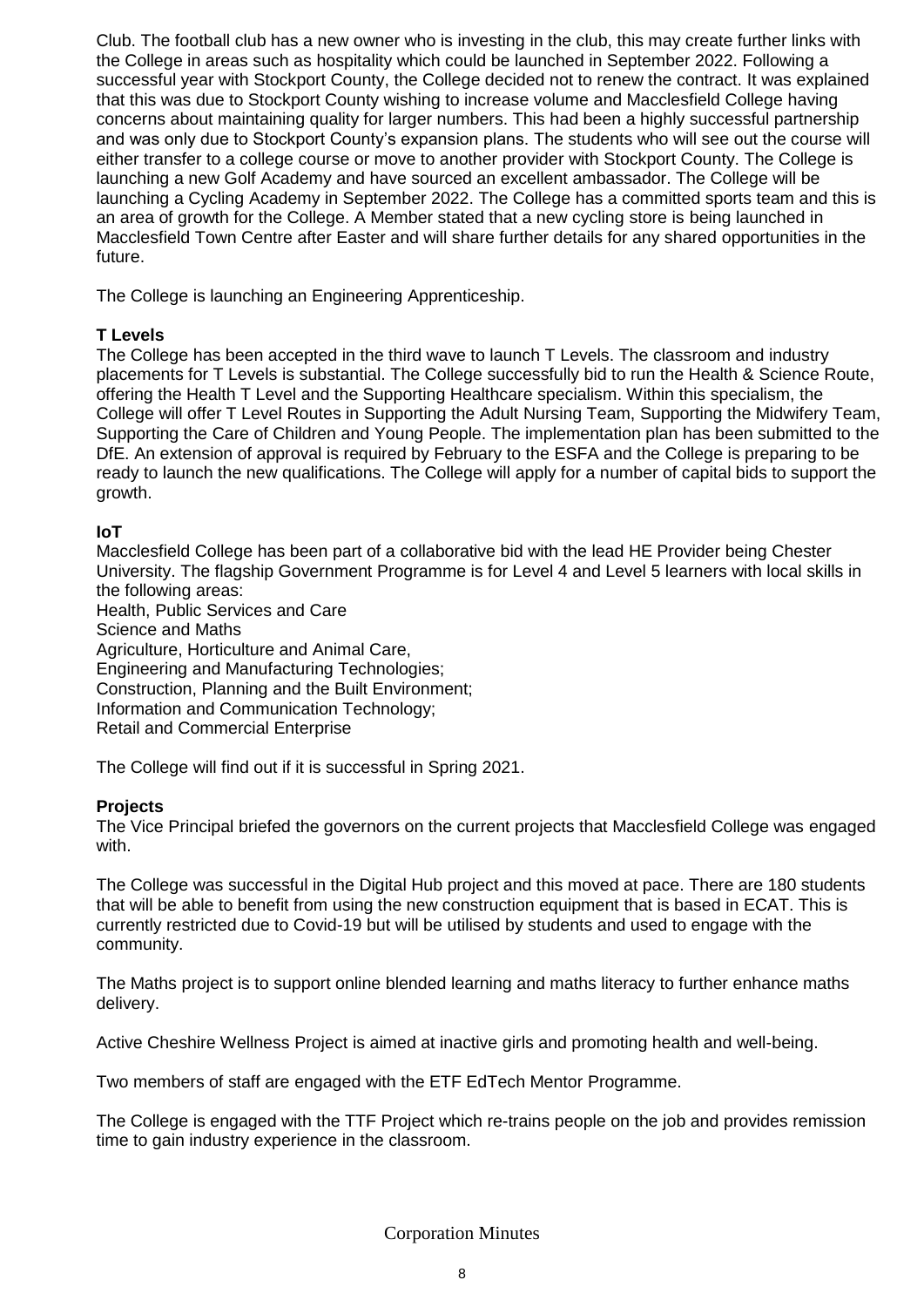The College has also engaged with Digital Bootcamps as part of Code Nation to create a solution to the digital skills gap and create the next generation with the technology tools it requires.

The Vice Principal explained the priorities for January which included:

- Accelerate
- Counselling, CIPD, AAT
- Adult maths and English
- Return to online learning from January and promote website strategy (support online)
- Skills for the Future:
	- Health & Science, Accountancy, Adult Social Care, Childcare, Construction.

The Vice Principal stated that moving learning back to College will be well planned. **Members were informed that the Vice Principal will report on the Ofqual consultation at the next meeting which is open for the next two weeks.** 

The Principal thanked ELT and SMT for their continuous hard work. There had been a number of significant projects and bid work in addition to navigating the College through Covid-19. The team had remained dedicated in securing the future growth of the College and had shown a determination in driving the College forward. The Chair of the Corporation recognised the pressures placed on the team and recognised the hard work of ELT and SMT.

#### iii. **Report on Student Support**

The Vice Principal presented a report on Student Support. The Vice Principal Informed Members of two key appointments made last year, the Student Voice Lead and Student Enrichment Lead. Both of the roles had significant responsibilities and were supporting student experience and engagement. The programme to reintegrate students back into College was being developed. The Vice Principal was pleased to share that a high number of students at 96% reported that they felt safe online. The attendance for tutorials is currently lower than expected and this is being looked at through focus groups. The Vice Principal explained that student engagement and experience is critical in achieving the Colleges aim to be 'Outstanding'.

The Vice Principal proposed to change the way Safeguarding is reported to the Corporation. It was proposed that the Safeguarding Annual Report is brought into line with the College SAR and QIP. This will enable key objectives within curriculum areas to be included. The College Safeguarding Action Plan adopts a similar format to the College QIP and will sit as an appendix to the main document. The format of the Safeguarding Annual Report will feed into a SAR for Safeguarding.

The Corporation approved the changes to the Safeguarding reporting going forward.

#### **A Member asked for the Safeguarding reporting of who is responsible to whom be shared within the next safeguarding update.**

#### **Q: Have you seen any impact on the posts appointed last year?**

Yes, the College has seen an increase in achievement and retention.

The Vice Principal also shared an update on the Bystander Programme that the College has engaged with. It was explained that this is when an individual takes responsibility for an action they didn't do but watched happen.

The Chair thanked the Vice Principal for her comprehensive update.

#### 09/21 **Policies**

The following policies were reviewed and approved by the Corporation:

- Freedom of Speech Policy
- **Reserves Policy**
- Whistleblowing Policy
- **Lockdown Policy**